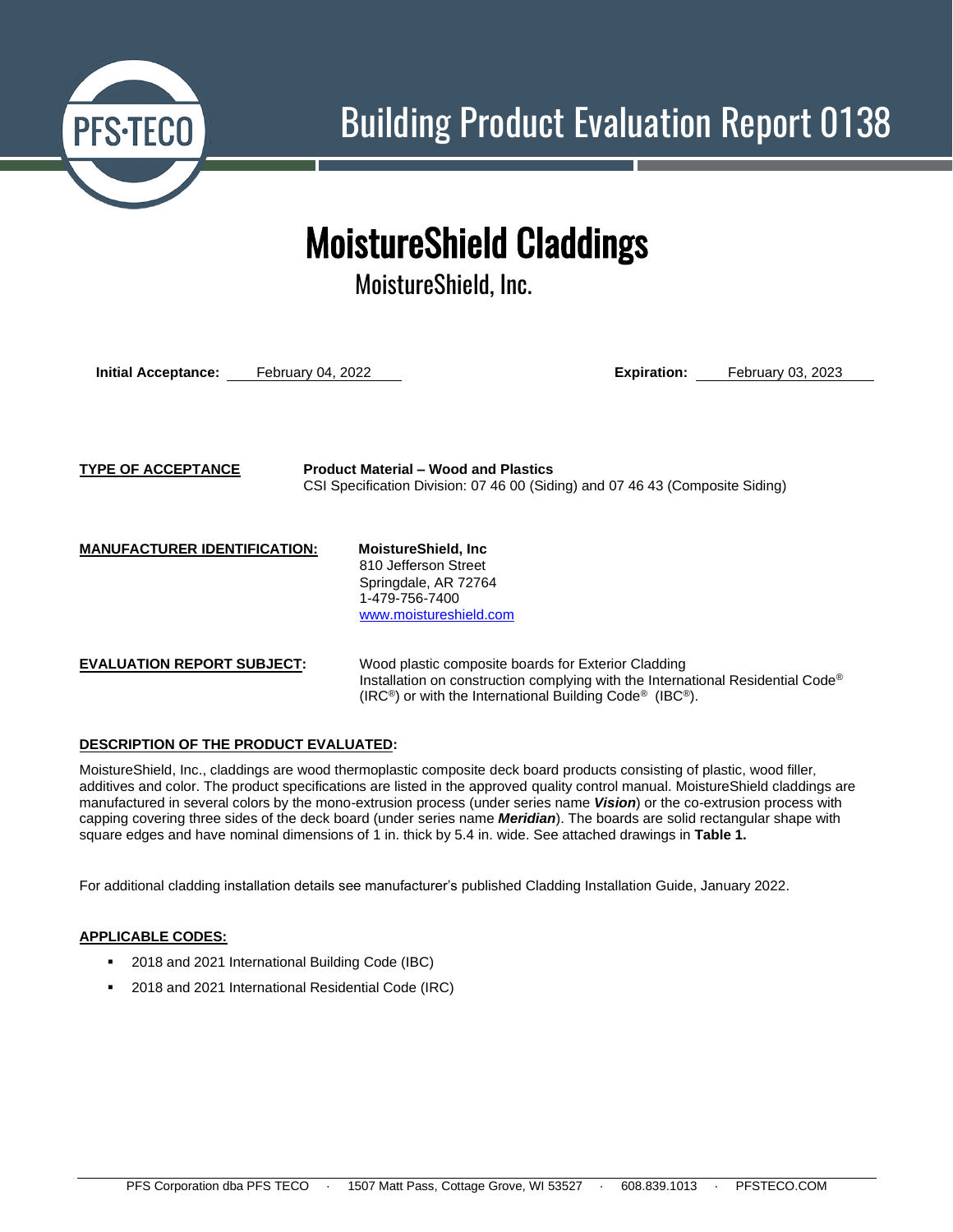

#### **APPLICABLE CHARACTERISTICS REVIEWED:**

**Cladding –** See below for a list of the descriptions of cladding characteristics reviewed.

#### **1. Structural Performance**

- (a) The claddings have been reviewed for uniform load, maximum span, and board direction when installed on support framing members.
- (b) The claddings have been reviewed for windload resistance. Results are shown in Table 1 in this Report.
- (c) The claddings have been reviewed for the temperature range of -20 to 125 $\degree$ F (-29 to 52 $\degree$ C).
- (d) The claddings have been reviewed for in-service moisture effects.
- (e) The claddings have been reviewed for freeze/thaw resistance.

#### **2. UV Resistance**

(a) The UV testing was conducted, and an appropriate adjustment factor was applied, in accordance with ASTM D7032 *Standard for Establishing Performance Ratings for Wood-Plastic Composite Deck Boards and Guardrail Systems (Guards or Handrails)*.

#### **3. Decay Resistance**

(a) The claddings reviewed for this Report have been deemed comparable to naturally durable wood for resistance to fungal decay.

#### **4. Termite Resistance**

(a) The claddings reviewed for this Report have been deemed suitable to be installed comparable to preservative-treated wood for resistance to Formosan termites attack.

#### **5. Fire Resistance**

(a) The claddings reviewed for this Report have flame-spread index less than 200 and smoke-developed index less than 450 when tested in accordance with ASTM E84 *Standard Test Method for Surface Burning Characteristics of Building Materials.*

#### **6. Ignition Resistance**

(a) The claddings reviewed for this Report have been deemed suitable for installation on exterior walls having a fire separation distance of 5 ft. when tested in accordance with NFPA 268 *Standard Test Method for Determining Ignitability of Exterior Wall Assemblies Using a Radiant Heat Energy Source.*

#### **7. Fastening**

(a) The claddings must be fastened to the furring strips in accordance with the manufacturer's Cladding Installation Guide, the applicable codes, and Table 1 of this Report. The furring strips must be attached to a minimum 7/16 Category structural panel (oriented strand board or plywood) certified to US DOC PS 2, with #10 x 2" wood screws. When manufacturer's installation instructions differ from this Report, this Report governs.

#### **APPLICABLE USES:**

MoistureShield claddings evaluated in this Report are limited to exterior wall covering applied on the exterior side of exterior walls as a weather-resisting barrier.

#### **LIMITATIONS OF ACCEPTANCE:**

MoistureShield claddings described in this Report comply with the codes listed in the Applicable Codes section above and are subject to the following conditions:

- **1.** Installation of the MoistureShield claddings must comply with this Report, the manufacturer's published Cladding Installation Guide, and the applicable codes. When manufacturer's installation instructions differ from this Report, this Report governs.
- **2.** When installed in Types I, II, III or IV construction, the installation must comply with the applicable requirements of IBC Section 1405.1 (Combustible exterior wall coverings).
- **3.** The fasteners described in this Report have been evaluated for the installation of the MoistureShield claddings only. Compatibility of the fasteners to the treated supporting construction has not been evaluated.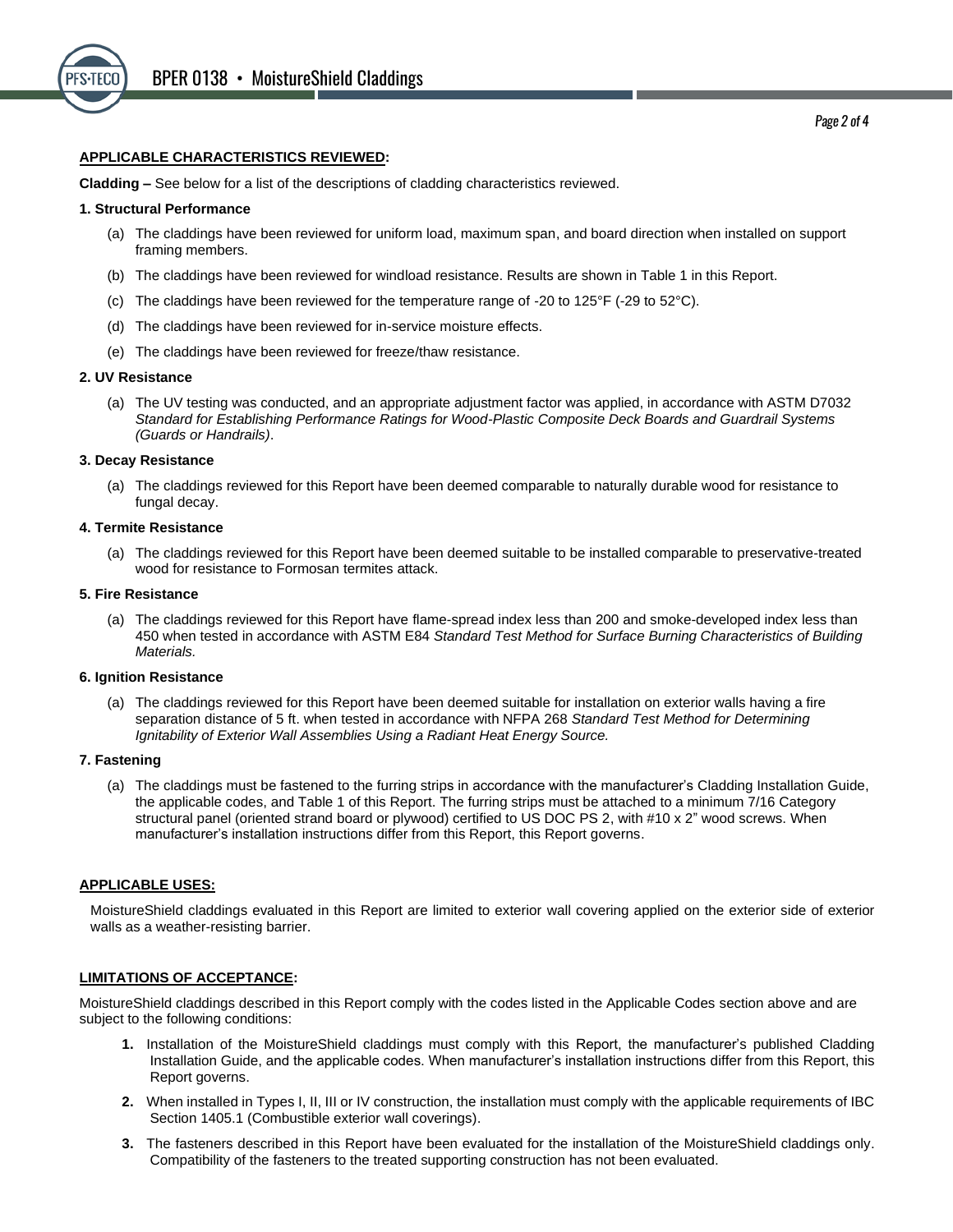

- **4.** When required, the exterior walls where the claddings are installed must be designed by a professional and submitted to the authority having jurisdiction for final acceptance.
- **5.** MoistureShield claddings have not been evaluated as a part of fire-resistance-rated construction.
- **6.** MoistureShield, Inc., has a third-party inspection program provided by PFS TECO.

## **DOCUMENTATION SUBMITTED:**

Submitted data was provided in accordance with PFS TECO's *Certification and Inspection Policy: Wood-Plastic Composite Siding* (Quality control manual, Specifications, Manufacturer's installation instructions, Test data and Descriptive information). The products have been evaluated in accordance with ICC-ES AC524, *Acceptance Criteria for Wood-Plastic Composite Products Used as Exterior Siding.*

## **PRODUCT IDENTIFICATION:**

MoistureShield claddings evaluated in this Report must be identified with a label, stamp, or laser imprint on every board. The information that is required is as follows: MoistureShield, Inc., product identification, the PFS TECO Building Product Evaluation Report number (BPER 0138), and PFS Certification Mark for use in the United States (see image below). Cladding without this information are not covered under this Report.